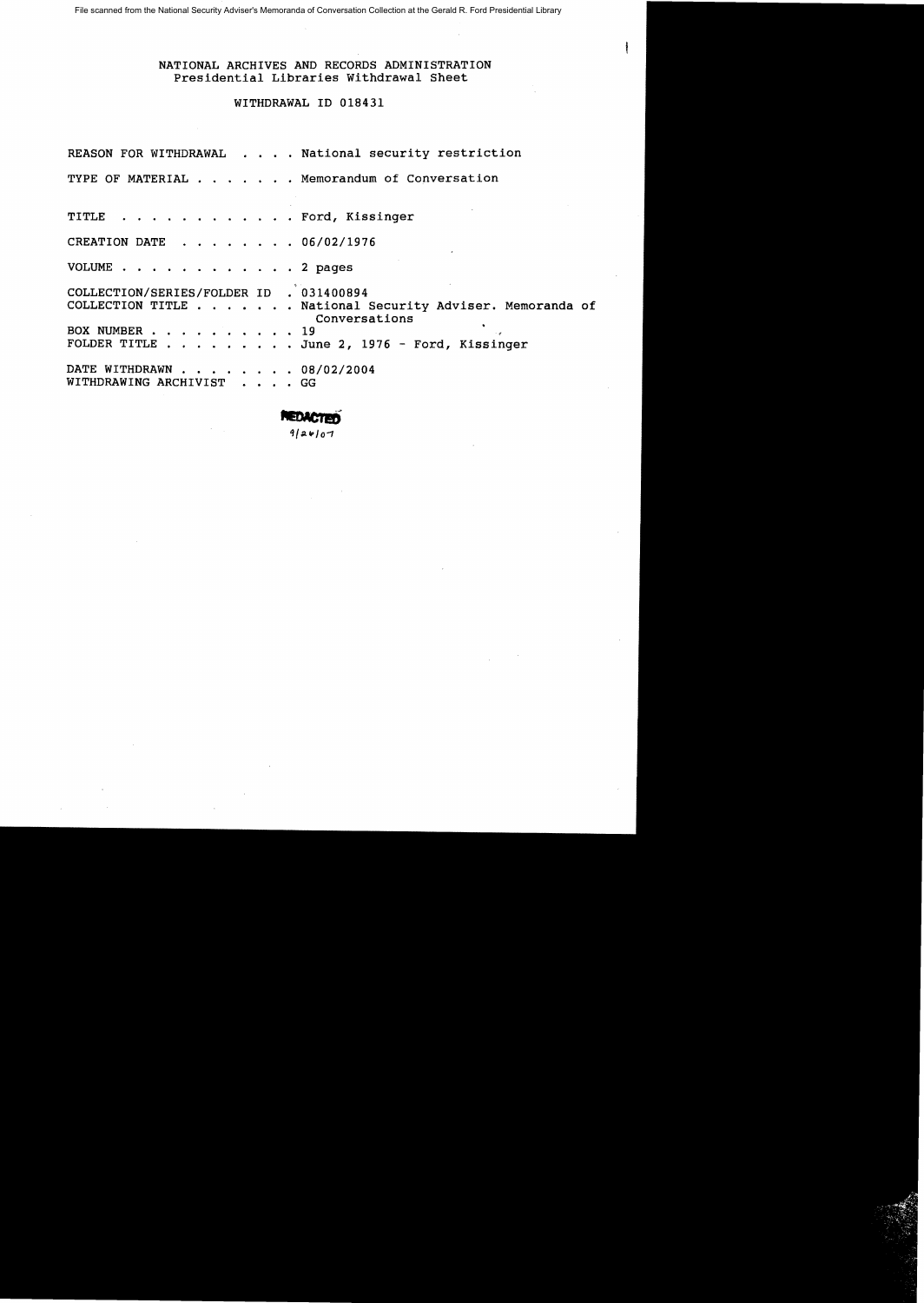MEMORANDUM

:

..

ţ.

THE WHlTE HOUSE WASHINGTON

**.......-1.0. 12958** SIC. 11 . WITH ~SEXEMPTED E.O.12SS8 sec. 1.5 *. CII, I...tLv tll"./OT* CO7-72, 108; state Usuie, 3114/04

SEGRET/NODIS/XGDS

# BY dal NARA DATE 11/3/08

MEMORANDUM OF CONVERSATION

PARTICIPANTS: President Ford Dr. Henry A. Kissinger, Secretary of State Brent Scowcroft, Assistant to the President for National Security Affairs

DATE AND TIME: Wednesday, June 2, 1976

PLACE: The Oval Office

9:18 - 10:00 a. m.

Kissinger: I wonder if Simon and I shouldn't brief on the Rambouillet II announcement.

.<br>President: Good idea.

Kissinger: I think it would look good.

President: Cavaney has looked at the Dorado.

[Some discussionJ

Let's call Schmidt.

Kissinger: Could we spend 15 minutes on my schedule with your political types?

President: We should do it this week with Morton, Cheney and Brent. Will you set it up, Brent?

Kissinger:

President: They have wanted to for a long time. What do they want from us?

CLASSIFIED BY\_\_\_ Brent Scowcroft EXEMPT FROM GIFTERAL DECLASSIFICATION. SCHEDULE OF ENROUTIVE ORDER 11652 **EXEMPTION CATEGORY**  $5 B (3)$ AUTOMATICALLY DECLASSIFIED ON Imp. to Det.

 $\tt SECREF/NODIS/XGDS$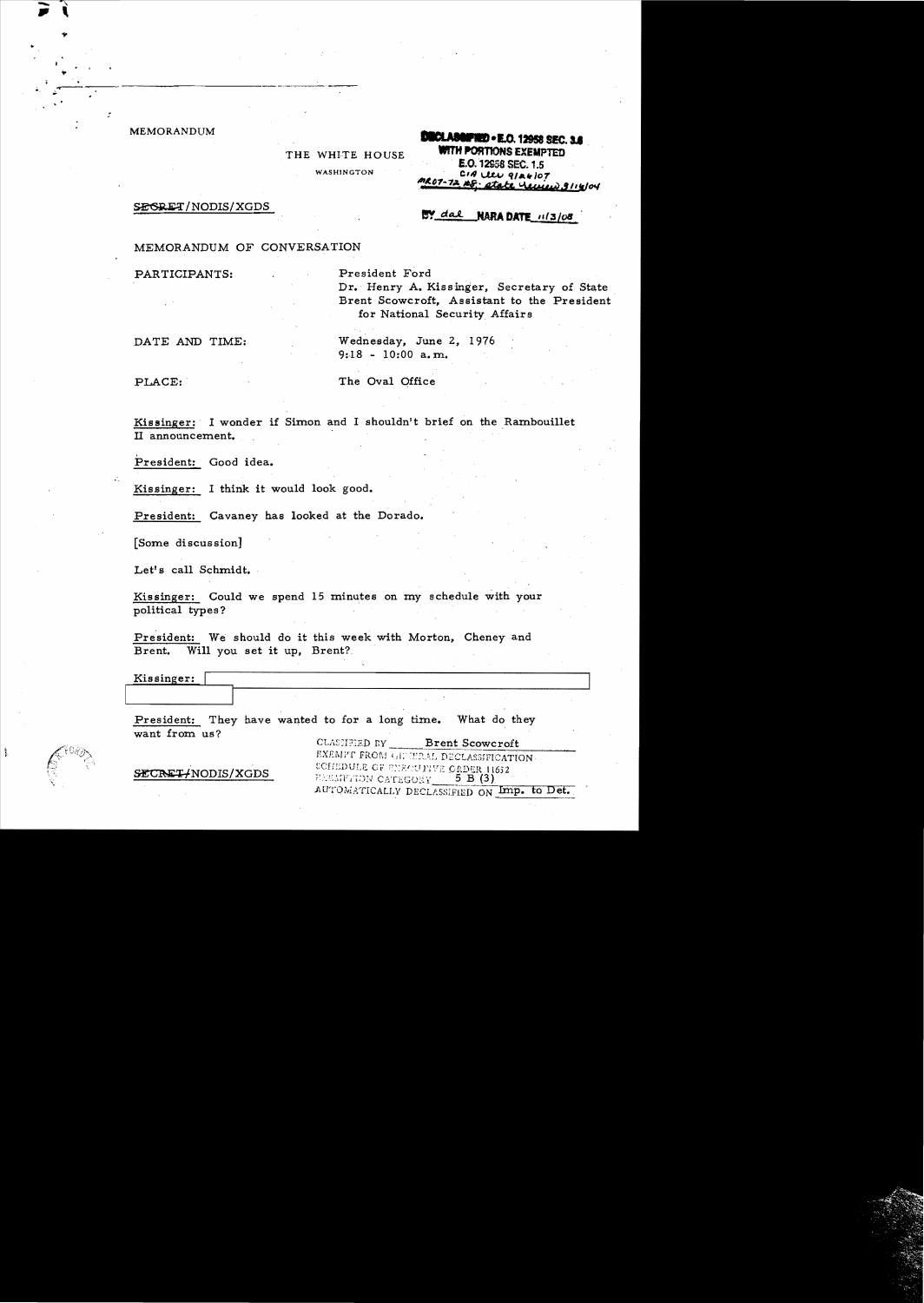#### SECRET/NODIS/XGDS 2

...

Kissinger: He wants us to screen the Soviets from moving into Libya, aerial photos of Libya, and contact with the Sixth Fleet. They don't....

On Lebanon, we should just say we are in touch with all the parties. We are opposed in principle to intervention but we can't comment on each individual move each party makes. We urge restraint on all the parties.

Kissinger: Who is attending the Juan Carlos meeting?

Scowcroft: Just the Foreign Minister.

Kissinger: There is a difference between the King and the Foreign Minister. You have to remember that the Bourbons have screwed things up for 300 years. The Foreign Minister sees the King as a constitutional monarch. The King sees himself as Giscard. Everyone is pressing Spain to move fast. Spain has fluctuated between authoritarianism and anarchy. There is no democratic tradition. They need time to develop the center. I would treat the King as if he had the authority, even though it might make the Foreign Minister restive.

I would ask him his plans, but suggest he move fast enough to keep the pressure under control but not so fast to get out of control.

[Discussion of the Turkish bill]

[Discussion of politics]

f. .

#### SECRET/NODIS/XGDS